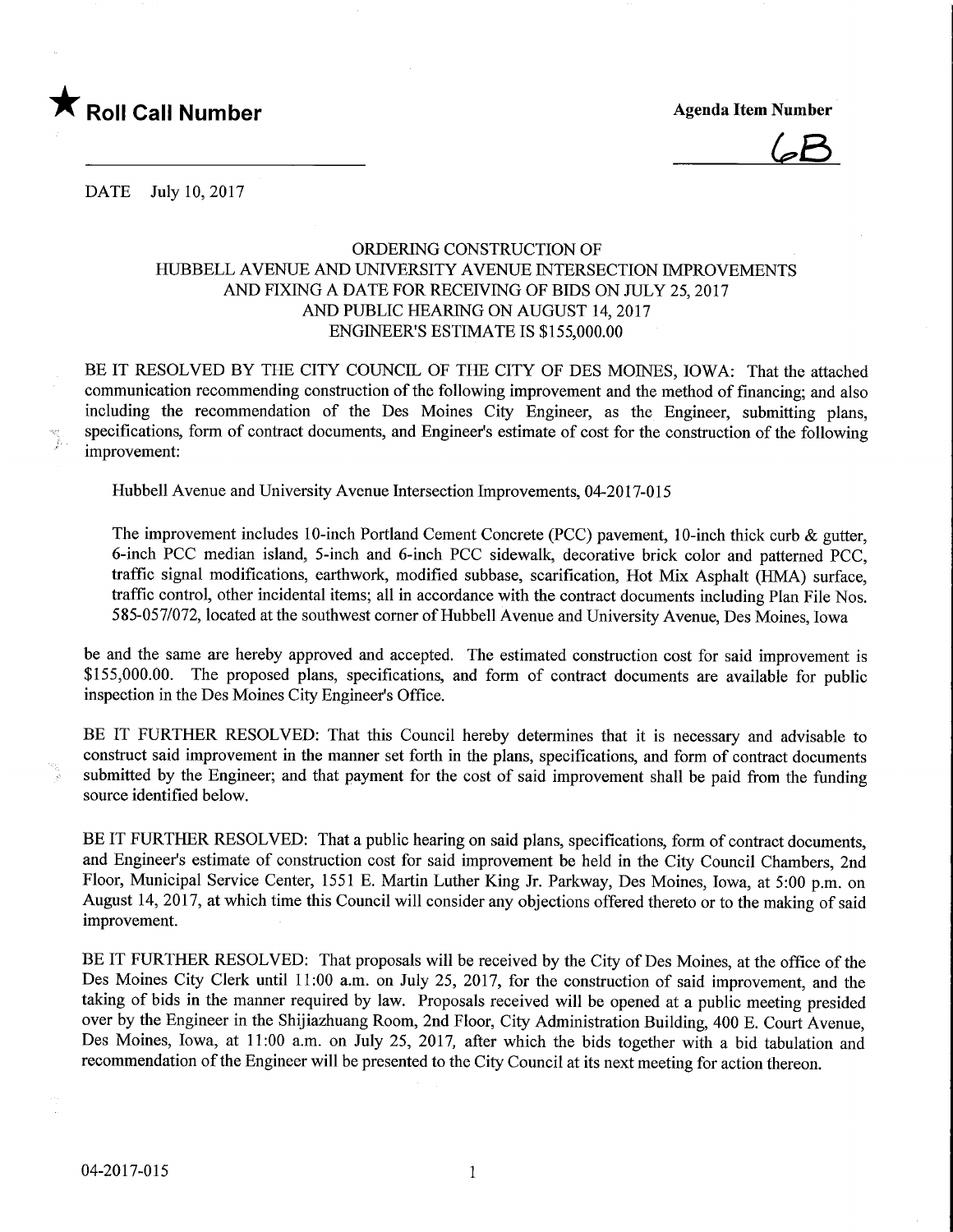

 $6B$ 

#### DATE July 10, 2017

BE IT FURTHER RESOLVED: That an appropriate Notice to Bidders for said improvement be posted, and Notice of Public Hearing for said improvement be published in the Des Moines Register, all as provided and directed by Chapter 26 and/or 314, Code of Iowa.

(City Council Communication Number  $17 - 535$  attached.)

Moved by to adopt.

Robert L. Fagen

Des Moines Finance Director

FORM APPROVED: THE RESERVED BY A PERSON ASSESSED.

<u>e</u><br>2 athleen Vanilespool by all  $^{\ast}\mathcal{J}$ 

Kathleen Vanderpool" Deputy City Attorney

**Eunding Source: 2017-2018 CIP, Page Streets - 44, Traffic Signals, Channelization, and School Crossings,** TR091, G. 0. Bonds

| <b>COUNCIL ACTION</b> | <b>YEAS</b> | <b>NAYS</b> | <b>PASS</b>     | <b>ABSENT</b> |  |
|-----------------------|-------------|-------------|-----------------|---------------|--|
| <b>COWNIE</b>         |             |             |                 |               |  |
| <b>COLEMAN</b>        |             |             |                 |               |  |
| <b>GATTO</b>          |             |             |                 |               |  |
| <b>GRAY</b>           |             |             |                 |               |  |
| <b>HENSLEY</b>        |             |             |                 |               |  |
| <b>MOORE</b>          |             |             |                 |               |  |
| <b>WESTERGAARD</b>    |             |             |                 |               |  |
| <b>TOTAL</b>          |             |             |                 |               |  |
| <b>MOTION CARRIED</b> |             |             | <b>APPROVED</b> |               |  |
|                       |             |             |                 |               |  |
|                       |             |             |                 |               |  |
|                       |             |             |                 |               |  |

I, Diane Rauh, City Clerk of said City Council, hereby certify that at a meeting of the City Council, held on the above date, among other proceedings the above was adopted.

 $\overbrace{\phantom{aa}}^{\text{BLE}}$ 

IN WITNESS WHEREOF, I have hereunto set my hand and affixed my seal the day and year first above written.

Mayor